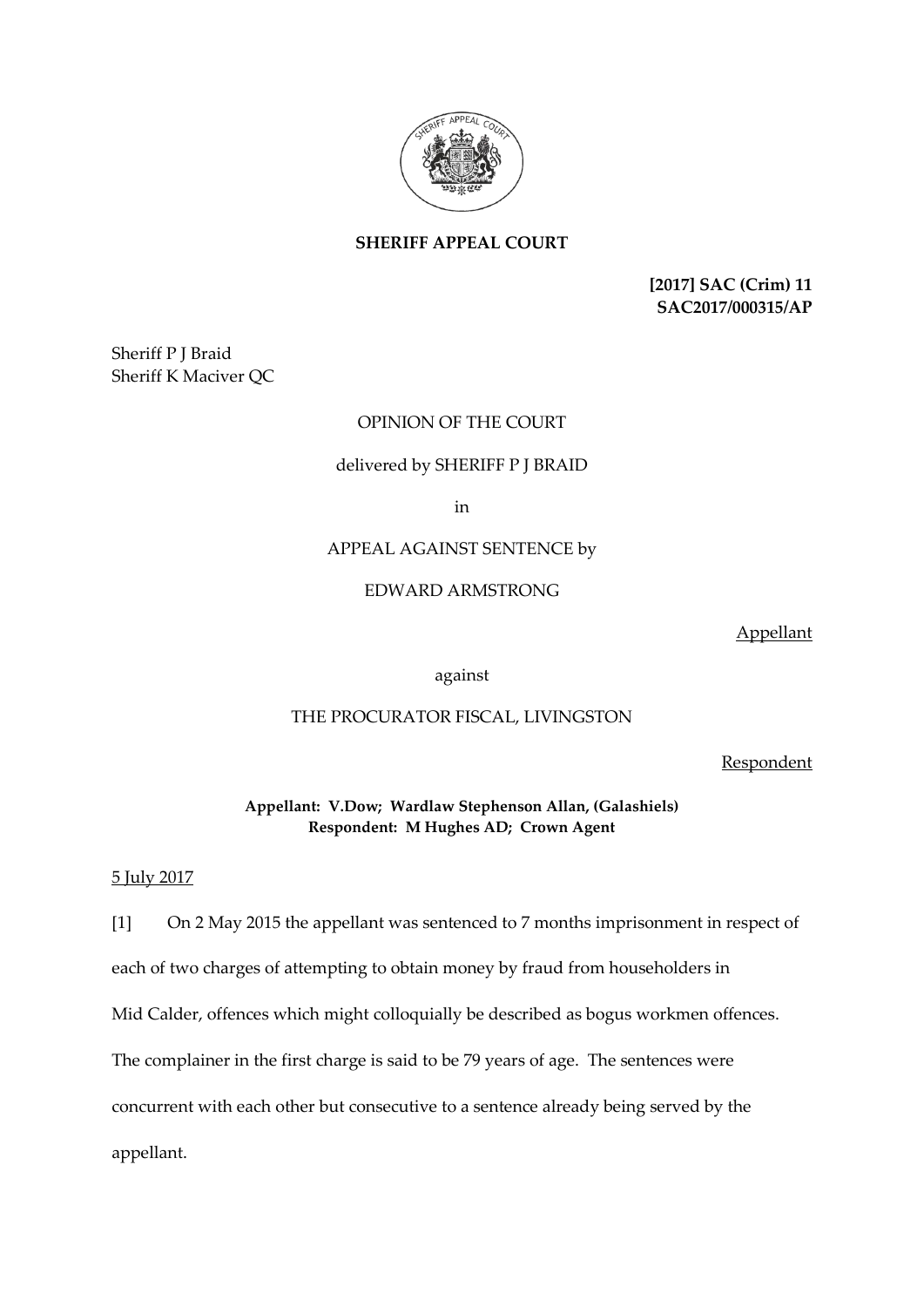[2] The sentences were imposed following pleas of guilty tendered by the appellant following his apprehension on a non-appearance warrant granted on 28 March 2017 when he failed to appear at a diet which had been continued without plea on 14 March 2017 which was the first calling of the case in court and on that date, 14 March, we observed that the dates fixed for the appellant's co-accused were 31 May 2017 for the intermediate diet and 21 June 2017 for the trial diet.

[3] In selecting the sentence of 7 months the sheriff allowed no discount. The appellant takes no issue with the headline sentence of 7 months nor with the consecutive aspect of the sentence. The sole ground of appeal is that the sheriff is said to have erred by failing to apply any discount.

[4] In his report the sheriff states that he did consider the question of discount but also considered in the exercise of his discretion that the history of the case did not merit giving the appellant any discount due to the failure to appear on 28 March resulting in the warrant for his apprehension having to be obtained to secure his attendance. The sheriff observed accurately that it could not be said that the appellant had cooperated fully in the prosecution process.

[5] The appellant submitted that while the matters referred to by the sheriff were relevant to discount the sheriff was not entitled to conclude that the utilitarian benefit of the plea had been entirely elided. Reference was made to the cases of *Gemmell* v *HM* Advocate 2012 JC 223 and *Leonard* v *Houston 2008 JC 92*.

[6] We acknowledge that the sheriff had a wide discretion available to him and that there will be many cases where an accused's failure to appear, even at an early stage in a case, will completely elide the utilitarian value of a plea but in order to decide whether a failure to appear does or does not completely elide the utilitarian value of a plea it is

2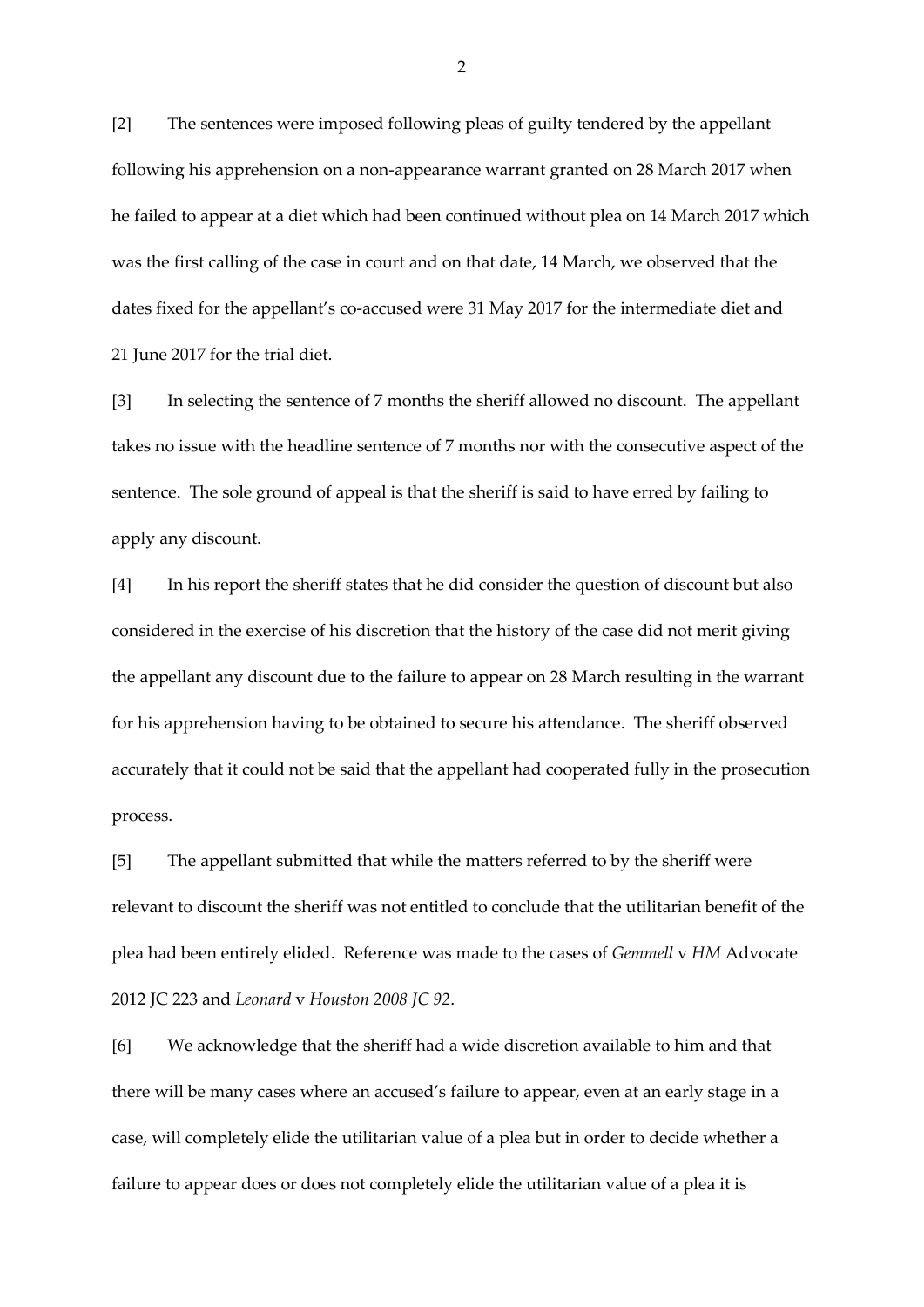necessary to consider what the utilitarian value of the plea is. Much will depend on the nature of the case. A failure to appear in, for example, a contravention of section 103 of the Road Traffic Act 1988 may well completely elide any discount, where the only witnesses may be police officers. At the other extreme, in a case involving child witnesses, even a late plea is likely to have some utilitarian value. In the present case the sheriff has failed to give any consideration to that aspect.

[7] Furthermore, a failure to cooperate fully in the prosecution process, as the sheriff put it, may be a reason to reduce any discount which might otherwise be given but it is not a reason in itself to allow no discount whatsoever. In addition while the sheriff refers to the history of the case as not meriting any discount it is not clear to us why he reached that view given that the appellant, despite his failure to appear previously, nonetheless tendered a plea of guilty on his first appearance in court and before the dates fixed for the co-accused have passed.

[8] Accordingly we have concluded that the sheriff did err. The question of discount is therefore at large for us. As was said in *Leonard* it will always be a question of fact and degree as to whether or not the utilitarian value of a plea has been completely elided by an accused's lack of cooperation. In the present case there was undoubtedly a significant utilitarian value to the plea having regard to the fact that no trial against the appellant was required and having regard to the age of the complainer in charge 1 and also the relatively early stage of when the plea was tendered.

[9] That all said, as the appellant himself acknowledges, the utilitarian value of the plea has been reduced by his failure to appear but we cannot say that the value is completely diluted when no trial diet had to be postponed or discharged and no witnesses had to be countermanded. Had the plea been tendered at the earliest opportunity discount of one

3